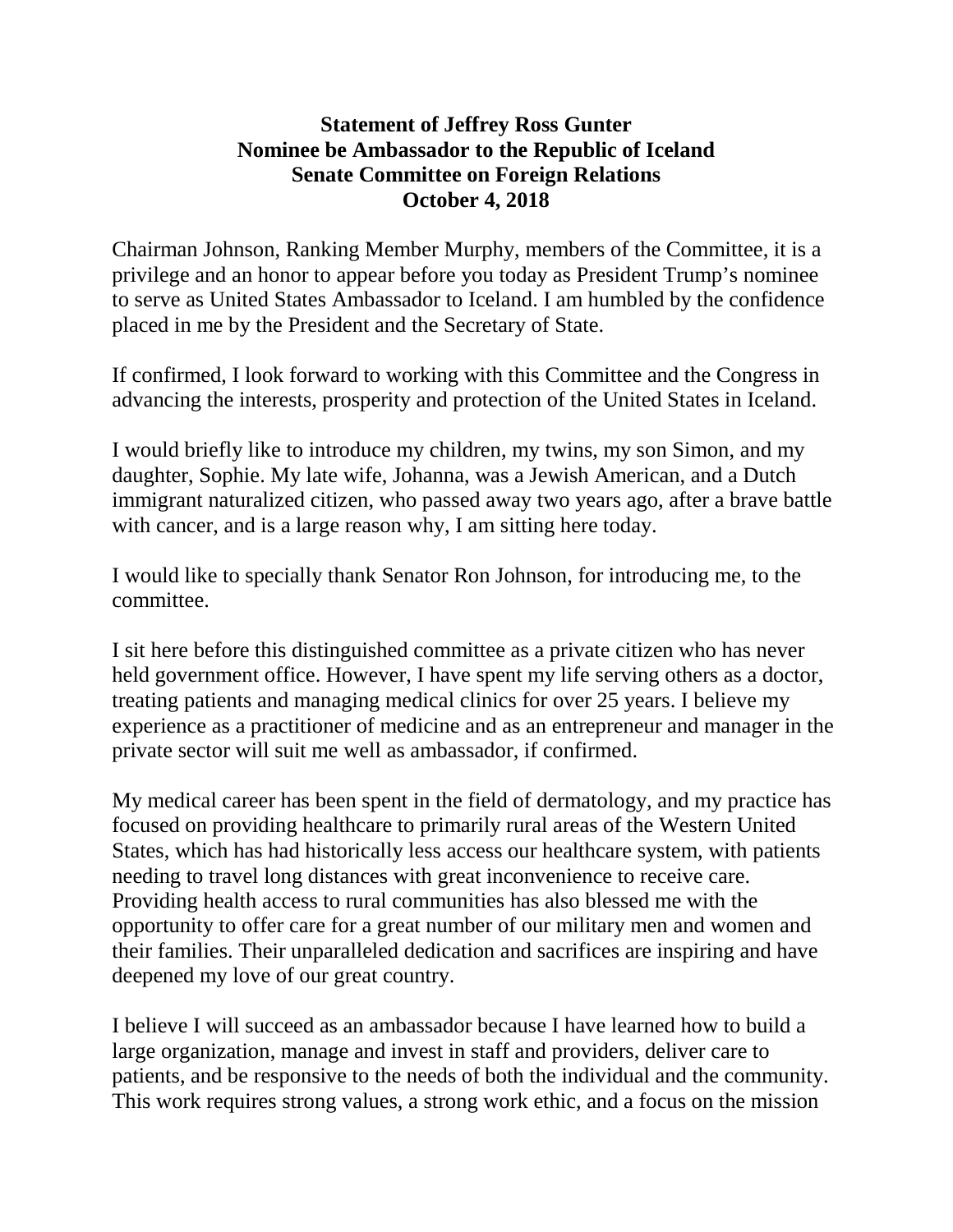coupled with the ability to work with others. If confirmed, I am prepared to bring all of my experience and skills to my new responsibilities.

If confirmed, my foremost priority as Ambassador will be promoting United States interests in Iceland. I will work hard to identify areas of common interest, advance these issues, and allow both countries to support each other, while working toward progress for our common goals.

While I have never been to Iceland, I have spent a considerable amount of time in Western Europe, as my late wife was from the Netherlands. I speak Dutch, French, and Spanish. Nevertheless, what is clear from my studies of Iceland is that it is a country of tremendous history, beauty, ambition, and accomplishment. Iceland is home to proud people and a land shaped by its environment.

The environment, like for so many of us, is uniquely important to me. I have spent my entire career battling on behalf of patients, against the harmful effects of the sun and it's ultraviolet radiation, and the life-threatening skin cancer, it can create. I look forward, if confirmed, to continuing the dialogue with the Icelandic government about our environment and mutual ways of engagement going forward.

Iceland is a NATO ally and close partner of the United States. Together, the United States and Iceland cooperate on a range of important issues, from transatlantic security, to the sustainable development of the Arctic. In addition, completion of the Embassy's move to the long-awaited new chancery, in a seamless fashion, is a top priority as well.

If confirmed, I look forward to working with the Embassy staff in Iceland in an encouraging and cooperative manner to achieve common goals. My management style is to respect everyone, encourage their success, while still insisting on great work for you all, and the American people.

Iceland shares our democratic values and belief in the free market. Iceland and America can climb many mountains of opportunity together. If I am given the opportunity to represent the United States in Iceland, I can't wait to climb together with the State Department and the members of this Committee to meet our mutual challenges and goals.

Mr. Chairman and Members of the Committee, thank you for this tremendous opportunity to appear before your committee today. If confirmed, I look forward to